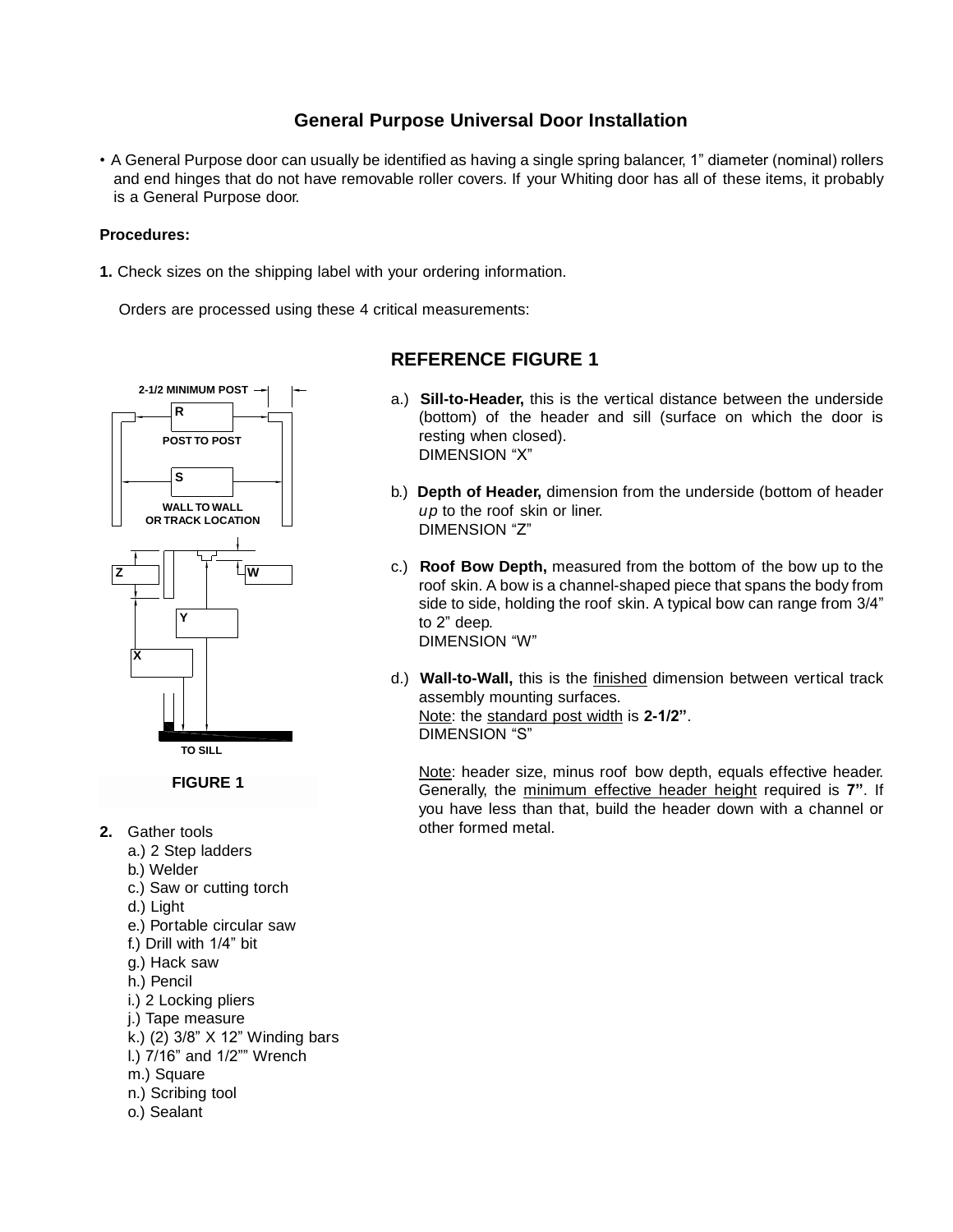It is important to understand each step in the installation procedure before attempting to install the door.

**3.** Check Components

The component parts should be checked to make sure you have all the necessary items and are familiar with them. For a complete new installation, you should have (standard packaging): Bundle containing the door, cables, hardware box, and side seals (if ordered), Balancer spring assembly, Set of vertical tracks, Set of horizontal tracks.

**4.** Install Vertical Track

a.) Temporarily secure track, so that they are square against the side wall and post. **SEE FIGURES 2, 3 AND 4**



b.) Check that they are parallel with each other by taking measurements at top, bottom and middle. Allow no more than 1/8" difference. Shim accordingly, if necessary. Do not force. Secure in place by welding, riveting or bolting. Caution: Be very careful when putting anything into the tracks. Fasteners should be chosen that have a low head profile. They must be installed squarely - never at an angle. A protruding head will interfere with roller travel, causing the door to work hard. Such an installation will cause a door to develop hardware and maintenance trouble later on. (SEE FIGURE 5)

NOTE: Some tracks are supplied with balancer brackets already attached. Make sure the bracket is positioned close to the roof and welded securely near the top.

- c.) Secure vertical to post and sidewall by welding.
- d.) Use sealant along seam between mounting angle and post.
- **5**. Install Horizontal Track
	- a.) It is very important to maintain whatever track spacing on the vertical is, onto the horizontal as well. In order to do this, place a shim of proper thickness (7/8" is standard) between track and mounting angle in the vertical, and allow it to extend into the horizontal approx. 10".
	- b.) Align horizontal tracks with vertical. Make sure they do not overlap. This provides a smooth transition for rollers.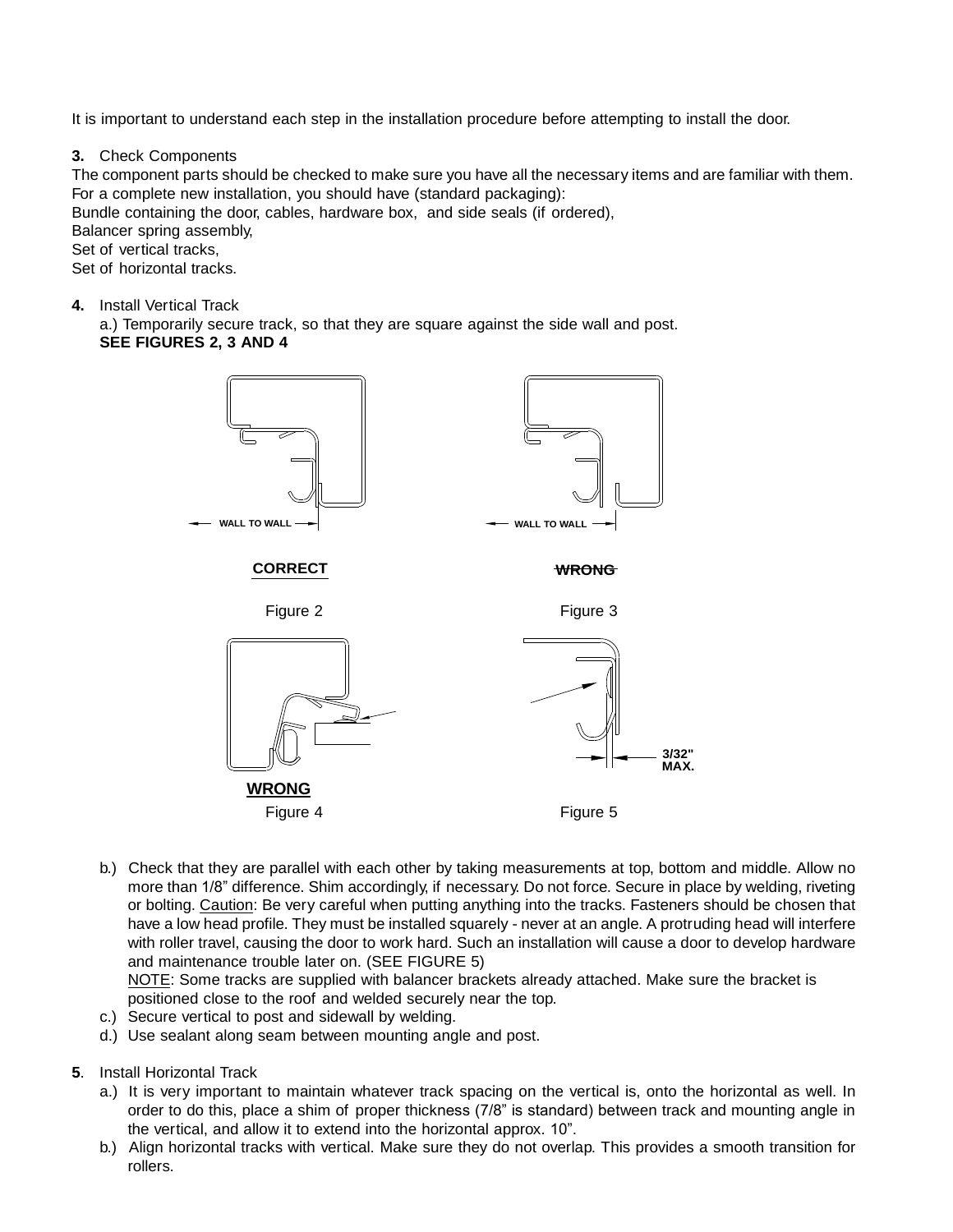- c.) Check that the top of the track is parallel with roof. Standard measurement is 2-3/4" from bottom of roof bow to top of track. Secure in place with rivets, bolts, or weld in a minimum of 4 places. A variety of clips or shims are available to ease attachment. Make sure distance between tracks is maintained throughout, especially in the radius. This could be an area where door clearance is tight.
- **6.** Install Balancer (single spring, 2-cable type balancer)



a.) 3 mounting brackets are required, "center", roadside\* and curbside\*. It is important that mounting surface is flush (in line) to all three locations. If necessary, install mounting plates of sufficient size to serve as a base for the balancer brackets. SEE FIGURE 6

b.) When mounting "center bracket", make sure it is square with bottom of header and in line with end brackets.

- c.) Attach brackets to header securely.
- d.) Loosen set screws on both cable drums and install balancer shaft in bearings on balancer brackets.
- e.) Mount the red end of balancer into **roadside** bracket.
- f.) Shaft must extend completely through bearings, an equal amount on each side.

\* When looking out from the rear of the unit, "curbside" is on your left, "roadside" is on your right.

Note: Some installations have a very narrow header called a "shallow header". In this case, a special balancer and brackets are required. Also, a shallow header installation differs from the standard procedure as the end of the balancer, which is painted red, mounts on the **curbside**.

## **7.** Cut Door

- a.) Lay bottom and top halves of door on saw horses, **face down**.
- b.) Clamp halves together using 2 pipe clamps.
- c.) Determine door width by subtracting 2 3/4" from wall to wall (see step 1 D).
- d.) Cut door to proper width.
- e.) Position end hinges. It is important that hinge pin be positioned directly at panel joint. At point where halves join, insert bolts.
- f.) Using hinge as template, drill for 1/4" end hinge rivets.
- g.) Rivet hinges in place.
- h.) Mark length of bottom panel steel "L" angle, using opposite edge of door as reference.
- i.) Using a hacksaw, cut steel angle.
- j.) Position bottom bracket in bottom seal groove and drill for rivets.
- k.) Rivet bottom bracket in place.
- l.) Locate cable anchor and rivet in place, using opposite side as reference.
- m.) Mark centerline of door on front of bottom panel.
- n.) Position pivot point of lock on centerline mark, moving it down so there is approx 5/16" between bottom of lock base and top of seal.
- o.) Using the lock as a template, drill 3 holes across the bottom and in each upper corner (5 places).
- p.) Rivet in place.
- q.) With lock handle in closed position (horizontal), carefully locate lock keeper at end of handle.
- r.) Drill and rivet keeper.
- s.) Cut top panel to give proper door height. Door height equals sill to header measurement (see step 1 A). Minimum top panel size is 8".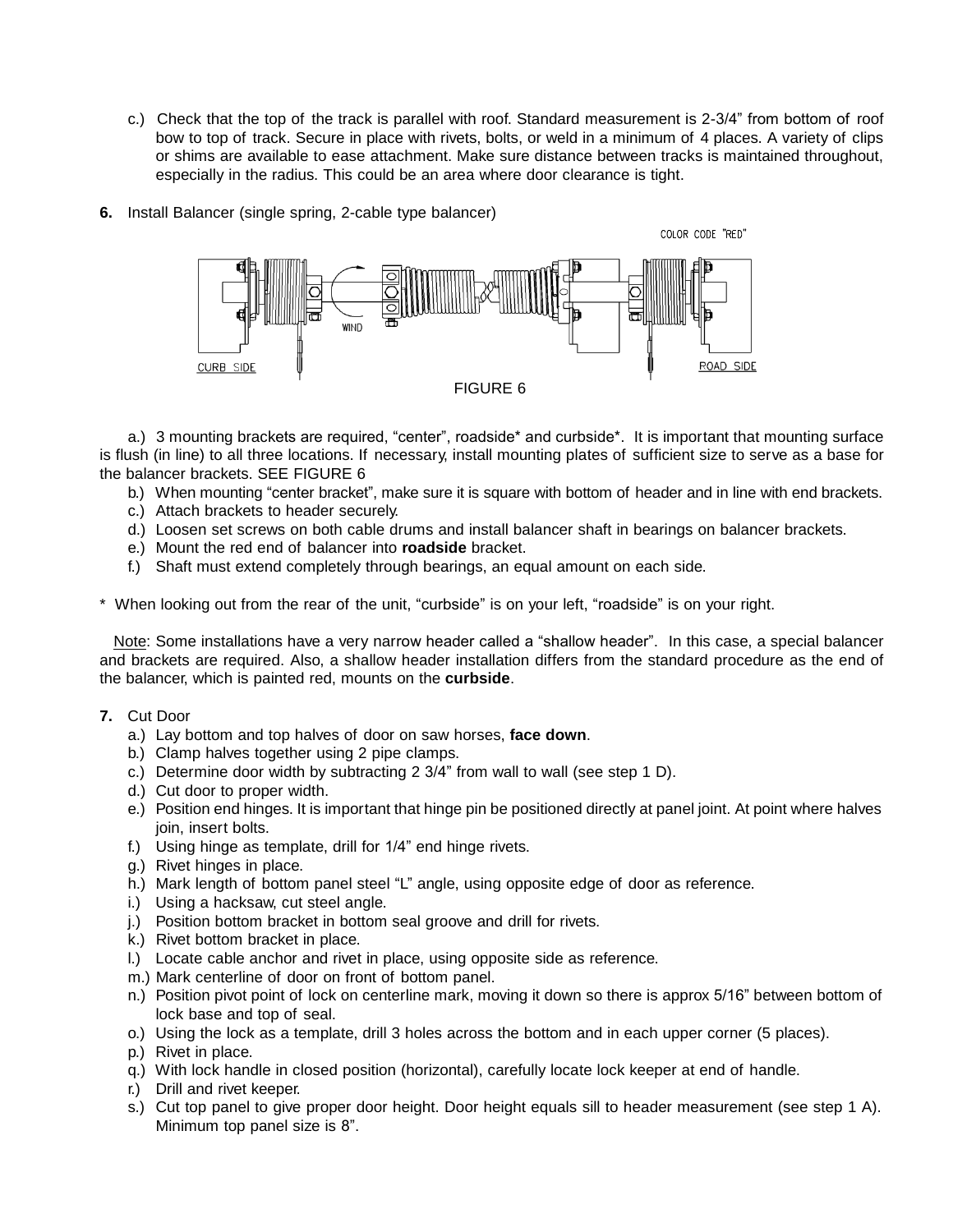- t.) Install both top closure brackets. Proper location for base is down 13/16" from top of wood, and even with the edge of door. Position so that offset edge of base is at the bottom, and rivet.
- u.) Cut top seal to door width. Using nails, locate seal on top panel and rivet to door in 3 places.
- **8.** Paint door

Door can be painted now or after installation. This depends on several factors, such as if the frame is already painted.

- **9.** Door Unit (3 people necessary)
	- a.) Place a locking pliers **firmly** in the horizontal track (both sides) just before the radius, about 16" from the header. This will keep the door from closing once it is rolled into the track.
	- b.) Using 2 people, carry the lower half of the door into the unit, face up, with break joint first, bottom of door nearest rear.
	- b.) Tip door slightly to pass by the frame.
	- c.) Lower one edge only, resting it on the floor, install rollers into opposite side end hinges and bottom roller bracket\* (3 people).
	- d.) Bring door back to level and repeat with opposite side\*. NOTE: Keep door against sidewall, and slide down wall to keep rollers from falling out.
	- e.) Move door section to the front of unit, by sliding it along the floor on the rollers of one edge.
	- f.) Repeat procedure with top section\*.
	- g.) Place 2 stepladders at end on horizontal track.
	- h.) Position 2 people at bottom seal (both sides) and 1 person in center of break joint.
	- i.) Keeping door flat, raise bottom section and insert rollers into track.
	- j.) Push door down track until the locking pliers stops it.
	- k.) Place 2 wood blocks on sill, near post, both sides.
	- l.) Remove locking pliers and, using 3 people, carefully lower bottom section down to sill.
	- m.) Replace locking pliers in track and repeat procedure with top section.
	- n.) Install rubber track stops, bolts and nuts.
	- o.) Join two halves of door together. Be careful not to over tighten nut. Doing so will pull the head of bolt into the wood.

Special washers should be placed on roller shafts at first joint (second roller) from bottom and top of door. Depending upon the amount of side movement, 3 or 4 spacer washers (total of 16) should be installed. These washers are very important, as they accurately position the door, keeping it from binding on the track, help cables wind on the drum, provide for correct side seal and lock operation.

**10.** Balancer Winding (single-spring style - wind with door **closed**)

- Note: 1.) Balancer has been installed previously.
	- 2.) Instructions are for a standard header, NOT a shallow header.
	- a.) Loosen set screws in winding cone.
	- b.) Loosen set screws in cable drum.
	- c.) Wind cable into cable drum following grooves. It is important that the end of the cable is inserted fully into the notch. If this is not done properly, it could interfere with drum movement. Cable should run between door and header, and then straight up onto cable drum. **(SEE FIGURE 7)**

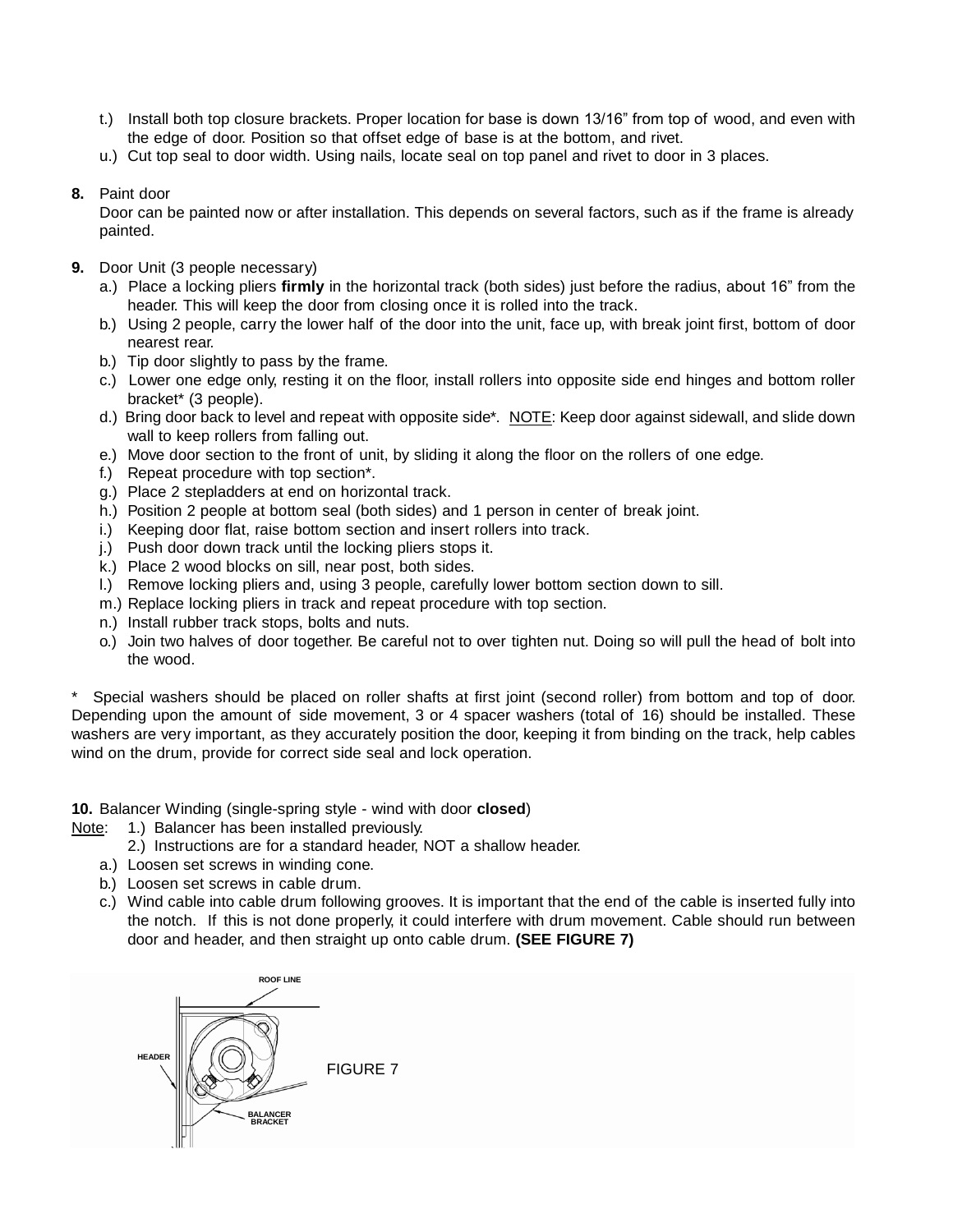- d.) When all cable has been put onto drum, place locking pliers onto shaft to keep cable tight.
- e.) Repeat for opposite side.
- f.) Insert winding rod into spring winding cone and **push up**. Repeat this procedure until all turns have been applied to spring, using the following formula: number of turns = door height divided by  $10 + 3$  (example: 90" divided by  $10 + 3 = 12$  turns).
- g.) Tighten setscrews on winding cone.
- h.) Remove winding bar and locking pliers from shaft.
- i.) Check door operation. Cable should wind onto drum evenly, and not be pulled over onto spring area or on top of cable that is already on the drum.

j.) Adjust turns if necessary, by adding or subtracting 1/4" turns. A properly balanced door should be "balanced: and neither rise nor fall without assistance. When newly installed, the door may creep upward slowly, but never downward. If necessary, carefully adjust spring tension in  $\frac{1}{4}$  turn.

- \* Shallow Header notes:
	- Cable comes off the **top** of drum.
	- Wind spring by **pulling down** on winding bar.

#### **11.** Latch Plate

Note: Latch plate is attached to the sill, usually by welding. They vary in type, style, material size and location, depending upon the type of lock and part number of side seals. If you are not using a latch plate supplied by Whiting Door Manufacturing, make sure it is of equal thickness and strength. If track spacing is not 7/8", latch plate location must be moved. Not all are automatically placed on the centerline of the sill.

- a.) Mark sill using latch plate as template.
- b.) Check location by lowering door and comparing with lock.
- c.) Cut sill if necessary.
- d.) Position flush with top of sill (very important).
- e.) Weld.
- f.) Allow to cool, close door.



## FIGURE 8

#### **12.** Top Panel Adjustment

- a.) Bring a light in and close door.
- b.) Insert roller in track and then into top closure bracket.
- c.) Place bracket on base, with tapered end down.
- d.) Using 1/2" wrench, tighten bolt into top closure base.
- e.) Adjust. Moving bracket down will bring top seal closer to header. It will also seal against side seals better. Adjusting it down too far may also cause door to hit the balancer when it is opened.
- f.) Notch top seal for cables.
- **13**. Side Seals optional, install after door and rear frame paint are cured.
	- a.) Cut to length opening height plus one inch.
	- b.) Standard rubber type seals are installed, starting at the floor. Place squared edge into mounting angle first.